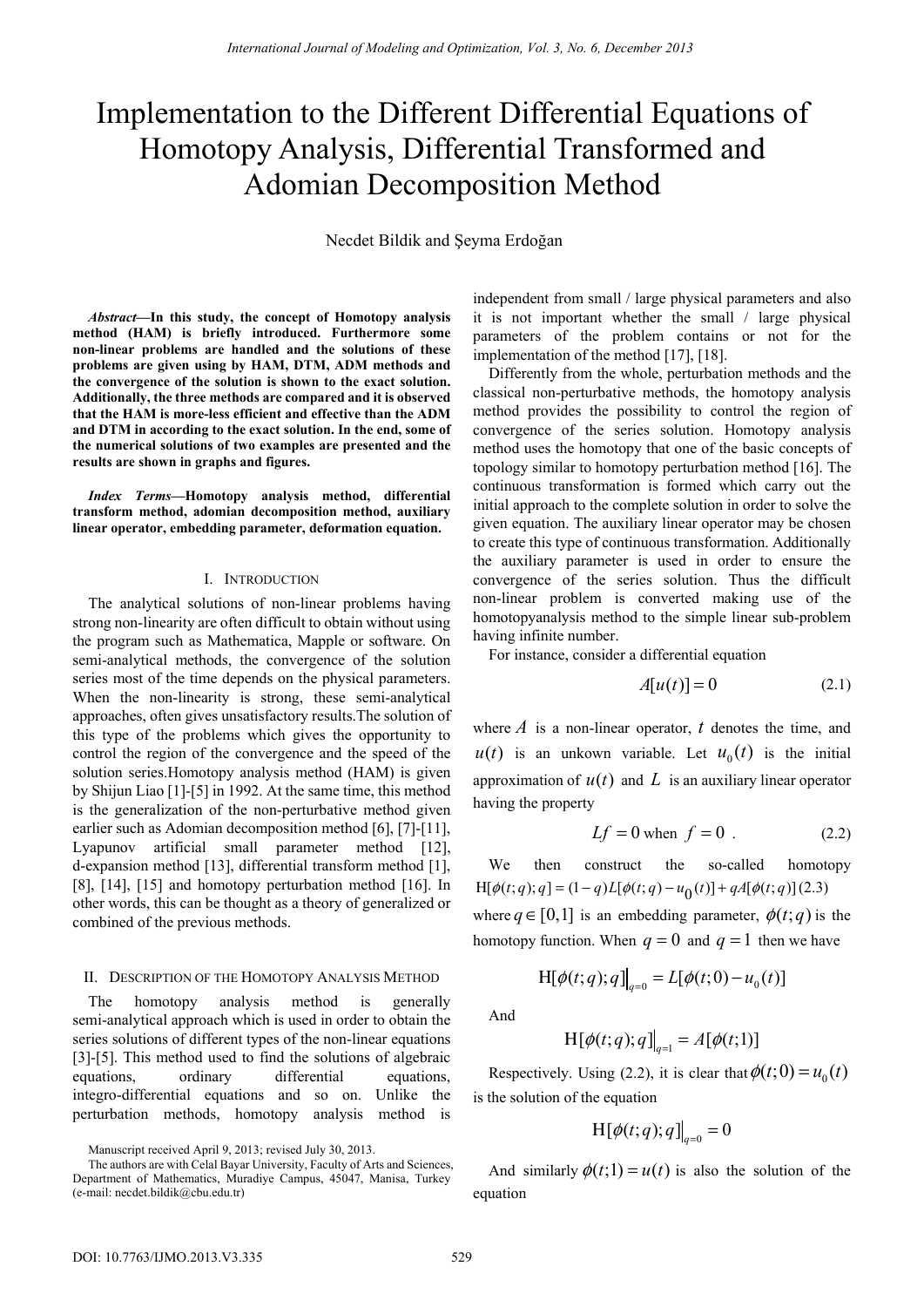$$
\mathrm{H}[\phi(t;q);q] \big|_{q=1} = 0 \, .
$$

## III. EXAMPLES

Example 3.1.Let us consider the equation

$$
y' = \frac{y \cdot \cos x}{1 + 2y^2}
$$

Which subject to the initial condition  $y(0) = 1$ .

### *A. Application of Homogony Analysis Method*

Considering the equation above, then we get

$$
y' \cdot (1 + 2y^2) - y \cdot \cos x = 0. \tag{3.1.1}
$$

which subject to the initial condition  $y(x_0)=1$ . Additionally let us define the auxiliary linear operator  $L[\phi(x; q)] = \frac{\partial \phi(x; q)}{\partial x}$  $[\phi(x; q)] = \frac{\partial \phi(x; q)}{\partial x}$  and non-linear operator as

$$
N[\phi(x;q)] = \frac{\partial \phi(x;q)}{\partial x} - 2x[\phi(x;q)]^2
$$

And selected the initial condition  $y_0(x)$ . Thus, we write the zero-order deformation equation as

$$
(1-q) \cdot L[\phi(x;q) - y_0(t)] = q \cdot \hbar \cdot H(x) \cdot N[\phi(x;q)]
$$

Providing for  $q = 0$ , then  $\phi(x;0) = y_0(x)$ And also

for 
$$
q = 1
$$
, then  $\phi(x; 1) = y(x)$ 

where  $q \in [0,1]$  is an embedding parameter,  $\hbar$  is an auxiliary parameter and  $H(t) \neq 0$  is an auxiliary function respectively.

On the other hand, let us consider the equations

$$
y_m(x) = \frac{1}{m!} \frac{\partial^m \phi(x; q)}{\partial q^m} \bigg|_{q=0}
$$
  

$$
\phi(x; q) = \phi(x; 0) + \sum_{m=1}^{+\infty} \frac{y_m(x) \cdot q^m}{\phi(x)} \cdot \overline{y}_n(x)
$$

And*m* th-order deformation equation

$$
L[V_m(t) - \chi_m V_{m-1}(t)] = \hbar H(t) R_m(\vec{V}_{m-1})
$$
  
which subject to the initial condition

$$
y_m(0) = 1
$$

Then we may set up the equation

$$
R_m[\vec{y}_{m-1}(x)] = y_{m-1}'(x)
$$
  
\n
$$
[1 + 2\sum_{i=0}^{m-1} y_i(x) \cdot y_{m-1-i}(x)] - y_{m-1}(x) \cdot \cos x
$$

Given the different value of *m* of 1, 2, 3, ... respectively, then the iterative solutions are obtained as follows

$$
y_0(x) = 1
$$
  
\n
$$
y_1(x) = 1 - \hbar \cdot \sin x
$$
  
\n
$$
y_2(x) = 1 + \left(\frac{4\hbar^3 + \hbar^2}{4}\right) - (5\hbar^2 + 2\hbar) \cdot \sin x - \left(\frac{4\hbar^3 + \hbar^2}{4}\right) \cdot \cos(2x)
$$
  
\n
$$
\vdots
$$

## *B. Application of Differential Transform Method*

Let us consider the same equation (model equation) as

$$
y' + 2y'y^{2} - y\cos(x) = 0
$$
 (3.1.2)

Applying the differential transformation method to the equation (3.1.2), then

$$
Y(k+1) = \frac{1}{k+1}
$$
  
\n
$$
\left[\sum_{r=0}^{k} Y(r)\cos(k-r) - 2\left[\sum_{r=0}^{k} \left(\sum_{r=0}^{k} (r+1)Y(r+1)Y(k-r)\right)Y(k-r)\right]\right]
$$
  
\n(3.1.3)

is obtained. Thus the iterative solution may be calculated for  $k = 0, 1, 2, ...$  as follows

$$
Y(1) = \frac{1}{3}, \ \ Y(2) = \frac{(1/9) + 3\cos 1}{22}, \dots
$$

Substituting these values in (3.1.3), then the series solution is gained as

$$
y(x) = 1 + \frac{1}{3}x + \left(\frac{(1/9) + 3\cos 1}{22}\right)x^{2} + \dots
$$

## *C. Application of Adomian Decomposition Method*

 Let us calculate the approximate solution of the differential equation

$$
y = \cos(x)y - 2y^2y'
$$

By using Adomian decomposition method which subject to the initial condition  $y(0) = 1$ .

This equation is represented as an operator form as below

$$
L_x u = \cos(x)u - 2u^2 u_x = \cos(x)u - 2N(u) (3.1.4)
$$

where  $L_x = \frac{\partial}{\partial x}$  and  $N(u) = u^2 u_x$  is the non-linear term.

Since the inverse of  $L<sub>x</sub>$  is an integral operator defined by

$$
L_x^{-1} = \int_0^x (.) dx
$$

And applying this inverse operator to both sides of the equation (3.1.4), then

$$
L_X^{-1}\left[L_X(x)\right] = L_X^{-1}\left[\cos(x)u - 2u^2 u_X\right]
$$

$$
= L_X^{-1}\left[\cos(x)u - 2N(u)\right]
$$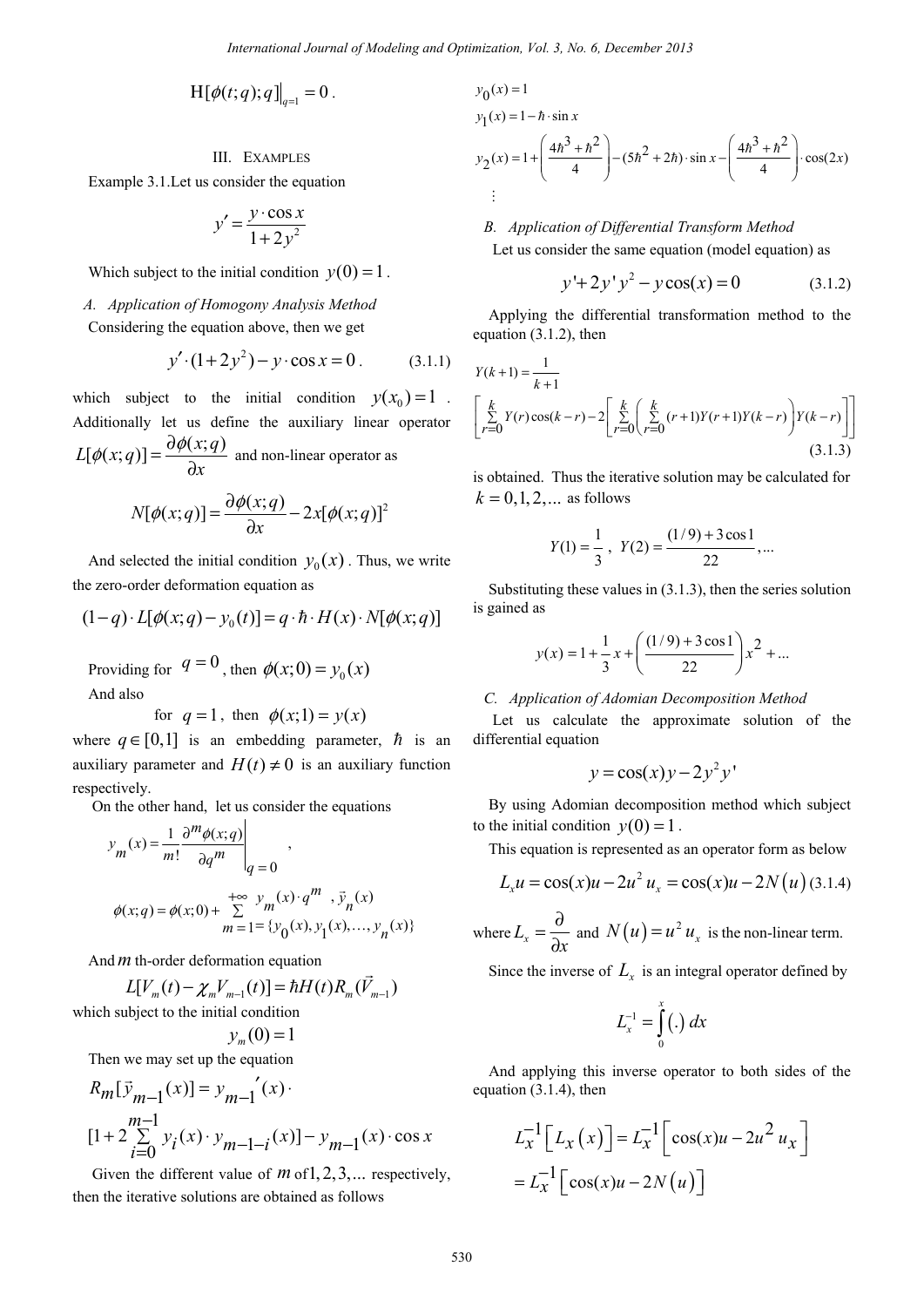$$
(3.1.5) u (x) = u_0 (x) + L_x^{-1} \Big[ cos(x)u - 2N(u) \Big]. \qquad (3.1.6)
$$
  
\n
$$
A_0 = F (u_0)
$$
  
\n
$$
A_1 = u_1 F'(u_0)
$$
  
\n
$$
A_2 = u_2 F'(u_0) + \frac{1}{2} u_1^2 F''(u_0)
$$
  
\n
$$
A_3 = u_3 F'(u_0) +
$$
  
\n
$$
u_1 u_2 F''(u_0)
$$
  
\n
$$
A_4 = u_4 F'(u_0) + (\frac{1}{2!} u_2^2 + u_1 u_3)
$$
  
\n
$$
F''(u_0) + \frac{1}{2!} u_1^2 u_2 F'''(u_0) + \frac{1}{4!} u_1^4 F^{(4)}(u_0)
$$
  
\n(3.1.7)

is obtained.

Since  $N(u) = u^2$  $\boldsymbol{0}$  $_{x}$  =  $\sum A_{n}$ *n*  $N(u) = u^2 u_x = \sum_{n=1}^{\infty} A_n$ = then the first five

terms of the Adomian polynomials  $A_n$  can be written as

$$
\begin{cases} u_0(x) = 1 \\ u_{k+1}(x) = L_x^{-1} [\cos(x) u_k - 2A_k], \ k \ge 0 \end{cases}
$$
 (3.1.8)

Thus the recurrence relation of the equation (3.1.6) may be written as follows:

Using the recurrence relation (3.1.8) then, the first five terms of the Adomian Decomposition is found as

$$
u_0 = 1
$$
  
\n
$$
u_1 = \int_0^x \left[ \cos(x)u_0 - 2A_0 \right] dx = \sin(x)
$$
  
\n
$$
u_2 = \int_0^x \left[ \left( \cos(x)u_1 - 2A_1 \right) \right] dx = \frac{\sin(x)^2}{2}
$$
  
\n
$$
u_3 = \int_0^x \left[ \left( \cos(x)u_2 - 2A_2 \right) \right] dx = \frac{\sin(x)^3}{6}
$$
  
\n
$$
u_4 = \int_0^x \left[ \left( \cos(x)u_3 - 2A_3 \right) \right] dx = \frac{\sin(x)^4}{24}
$$
  
\n
$$
\vdots
$$

Therefore the solution using ADM is obtained as

$$
u(x,t) = \sum_{n=0}^{\infty} u_n(x,t) = u_0 + u_1 + u_2 + u_3 + u_4 + \cdots
$$
  
= 1 + sin(x) +  $\frac{\sin(x)^2}{2}$  +  $\frac{\sin(x)^3}{6}$  +  $\frac{\sin(x)^4}{24}$  + ...

O the other hand, the analytical solution of the given equation is calculated as

$$
\ln|y| + y^2 = \sin x + 1
$$

It is very interesting that the analytic solution of this equation is exactly the same of approximate solution by

coencident. Now let us compare, the approximate solution of non-linear differential equation by using homotopy analysis method (HAM), differential transform method (DTM) and Adomian decomposition method (ADM) with exact solution for  $x = 0.1$  and depicts the figures in two and three dimensional graphics.



Fig. 3.1. The graph of the exact solution is shown by red color, the homotopy analysis solution is shown by blue color, the DTM solution is shown by green color and the Adomian solution is shown by brown color.

Three-dimensional graphics of the solutions are shown as follows



**Example 3.2.**Let us consider the equation

$$
y' = 2xy^2 \tag{3.2.1}
$$

which subject to the initial condition  $y(0) = 1$ .

- *D. Application of Homotopy Analysis Method*
- If we select the initial approach  $y_0(x) = x^2 + 1$  and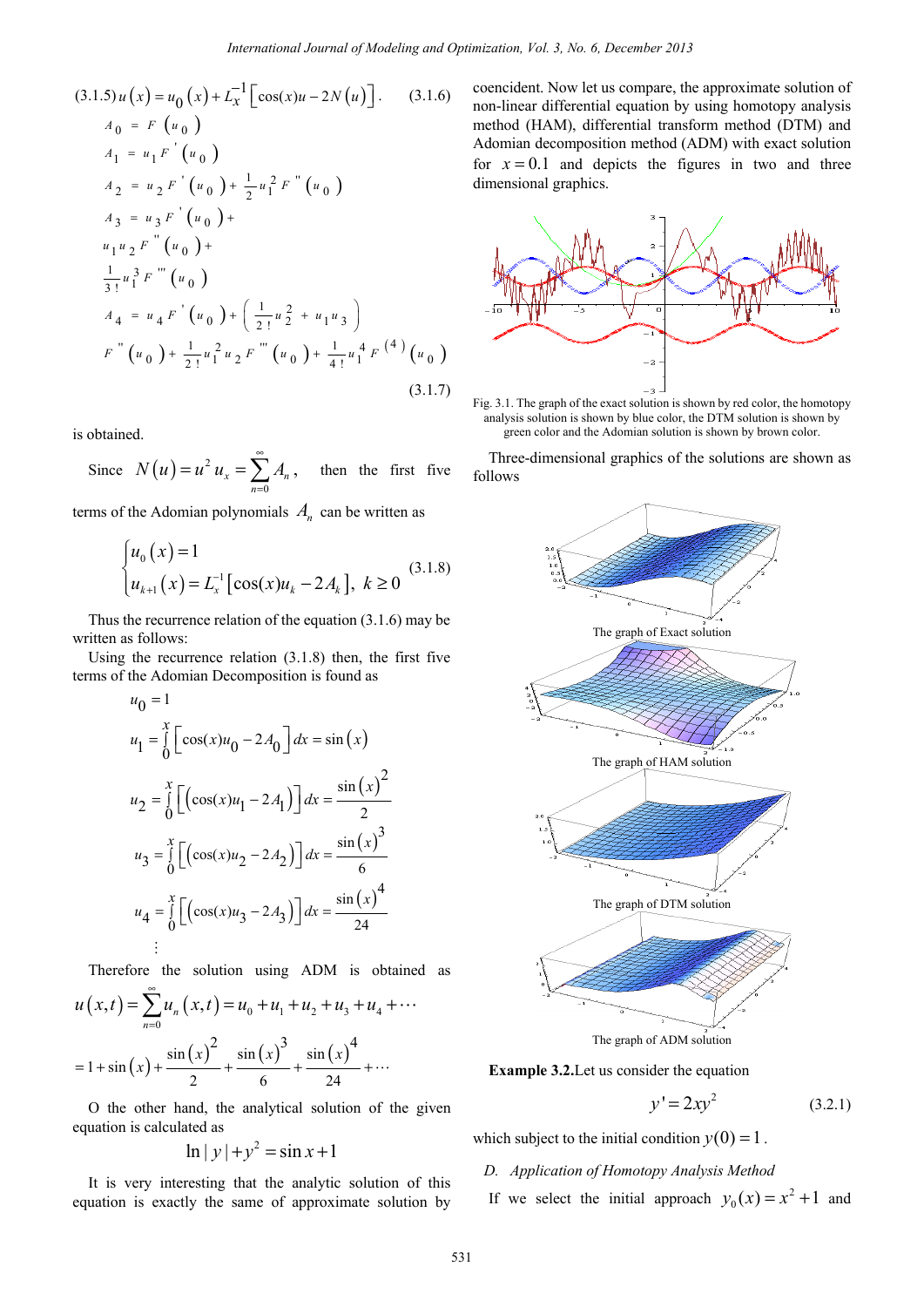additionally define the auxiliary linear operator  

$$
L[\phi(x; q)] = \frac{\partial \phi(x; q)}{\partial x}
$$

 $\partial x$ 

and non-linear operator as

$$
[\phi(x;q)] = \frac{\partial \phi(x;q)}{\partial x} \cdot [1 + 2[\phi(x;q)]^2] - \phi(x;q) \cdot \cos x
$$

then, we write the following, zero-order deformation equation

$$
(1-q) \cdot L[\phi(x;q) - y_0(t)] = q \cdot \hbar \cdot H(x) \cdot N[\phi(x;q)]
$$
  
providing

 $p$ 

for 
$$
q = 0
$$
, then  $\phi(x; 0) = y_0(x)$ 

and also

for  $q = 1$ , then  $\phi(x; 1) = y(x)$ 

where  $q \in [0,1]$  is an embedding parameter,  $\hbar$  is an auxiliary parameter and  $H(t) \neq 0$  is an auxiliary function respectively.

On the other hand, let us consider the equations

$$
y_m(x) = \frac{1}{m!} \frac{\partial^m \phi(x; q)}{\partial q^m} \Big|_{q=0} ,
$$
  

$$
\phi(x; q) = \phi(x; 0) +
$$
 and *m* th-order  

$$
\sum_{m=1}^{+\infty} y_m(x) \cdot q^m ,
$$
  

$$
y_m(x) = \{y_0(x), y_1(x), \dots, y_n(x)\}
$$

deformation equation

$$
L[V_m(t) - \chi_m V_{m-1}(t)] = \hbar H(t) R_m(\vec{V}_{m-1})
$$

then, we may set up the equation

$$
R_m[\vec{y}_{m-1}(x)] = y_{m-1}'(x) - 2x \cdot \sum_{i=0}^{m-1} y_i(x) \cdot y_{m-1-i}(x)
$$

which subject to the initial condition  $y_m(0) = 1$ . Given the different value of *m* , then the iterative solutions are obtained as follows

$$
y_0(x) = x^2 + 1
$$
  
\n
$$
y_1(x) = 1 - \hbar x^4 - \frac{\hbar}{3}x^6
$$
  
\n
$$
y_2(x) = 1 - 2\hbar x^2 - (\hbar^2 + \hbar + 1)x^4
$$
  
\n
$$
+ \left(\frac{\hbar^2 - \hbar}{3}\right)x^6 + \frac{2\hbar^2}{3}x^8 + \frac{2\hbar^2}{15}x^{10}
$$

Application of Differential Transform Method Let usconsider the same equation (model equation) as

$$
y' - 2xy^2 = 0
$$
 (3.2.2)

$$
Y(k+1) = \frac{1}{k+1}
$$
  
\n
$$
\left[ \sum_{r=0}^{k} Y(r) \cos(k-r) - 2 \left[ \sum_{r=0}^{k} \left( \sum_{r=0}^{k} (r+1)Y(r+1)Y(k-r) \right) Y(k-r) \right] \right]
$$
  
\n(3.2.3)

Applying the differential transformation method to the equation (3.2.2), then

Is obtained. Thus the iterative solution may be calculated for  $k = 0, 1, 2, ...$  as follows

$$
Y(1) = 0
$$
,  $Y(2) = 4$ ,  $Y(3) = 0$ ,  $Y(4) = 32$ ,...

Substituting these values in (3.2.3), then the series solution is found as

$$
y(x) = 1 + 4x^2 + 32x^4 + \dots
$$

#### *E. Application of Adomian Decomposition Method*

Let us calculate the approximate solution of the differential equation  $y' = 2xy^2$  by using Adomian decomposition method subject to the initial condition  $y(0) = 1$ . This equation is represented as an operator form such as

$$
L_x u = 2x u^2 = 2x N(u)
$$
 (3.2.4)

where 
$$
L_x = \frac{\partial}{\partial x}
$$
 and  $N(u) = u^2$  is the non-linear term.

Since the inverse of  $L<sub>x</sub>$  is an integral operator defined by

$$
L_x^{-1} = \int_0^x (.) dx
$$

And applying this inverse operator to both sides of the equation (3.2.4), then

$$
L_{x}^{-1}[L_{x}(x)] = L_{x}^{-1}[2x u^{2}] = L_{x}^{-1}[2x N(u)](3.2.5)
$$
  

$$
u(x) = u_{0}(x) + L_{x}^{-1}[2x u^{2}] = u_{0}(x) + L_{x}^{-1}[2x N(u)]
$$
  
(3.2.6)

is obtained.

Since 
$$
N(u) = u^2 = \sum_{n=0}^{\infty} A_n
$$
, then the first five terms of

the Adomian polynomials  $A_n$  can be written as

$$
A_0 = F(u_0)
$$
  
\n
$$
A_1 = u_1 F'(u_0)
$$
  
\n
$$
A_2 = u_2 F'(u_0) + \frac{1}{2} u_1^2 F''(u_0)
$$
  
\n
$$
A_3 = u_3 F'(u_0) + u_1 u_2 F''(u_0)
$$
  
\n
$$
+ \frac{1}{3!} u_1^3 F'''(u_0)
$$
  
\n
$$
A_4 = u_4 F'(u_0) + (\frac{1}{2!} u_2^2 + u_1 u_3) F''
$$
  
\n
$$
(u_0) + \frac{1}{2!} u_1^2 u_2 F'''(u_0) + \frac{1}{4!} u_1^4 F^{(4)}(u_0)
$$
  
\n(3.2.7)

Thus the recurrence relation of the equation (3.2.6) may be written as follows

$$
\begin{cases} u_0(x) = 1 \\ u_{k+1}(x) = L_x^{-1} \big[ (2xA_k) \big], \ k \ge 0 \end{cases}
$$
 (3.2.8)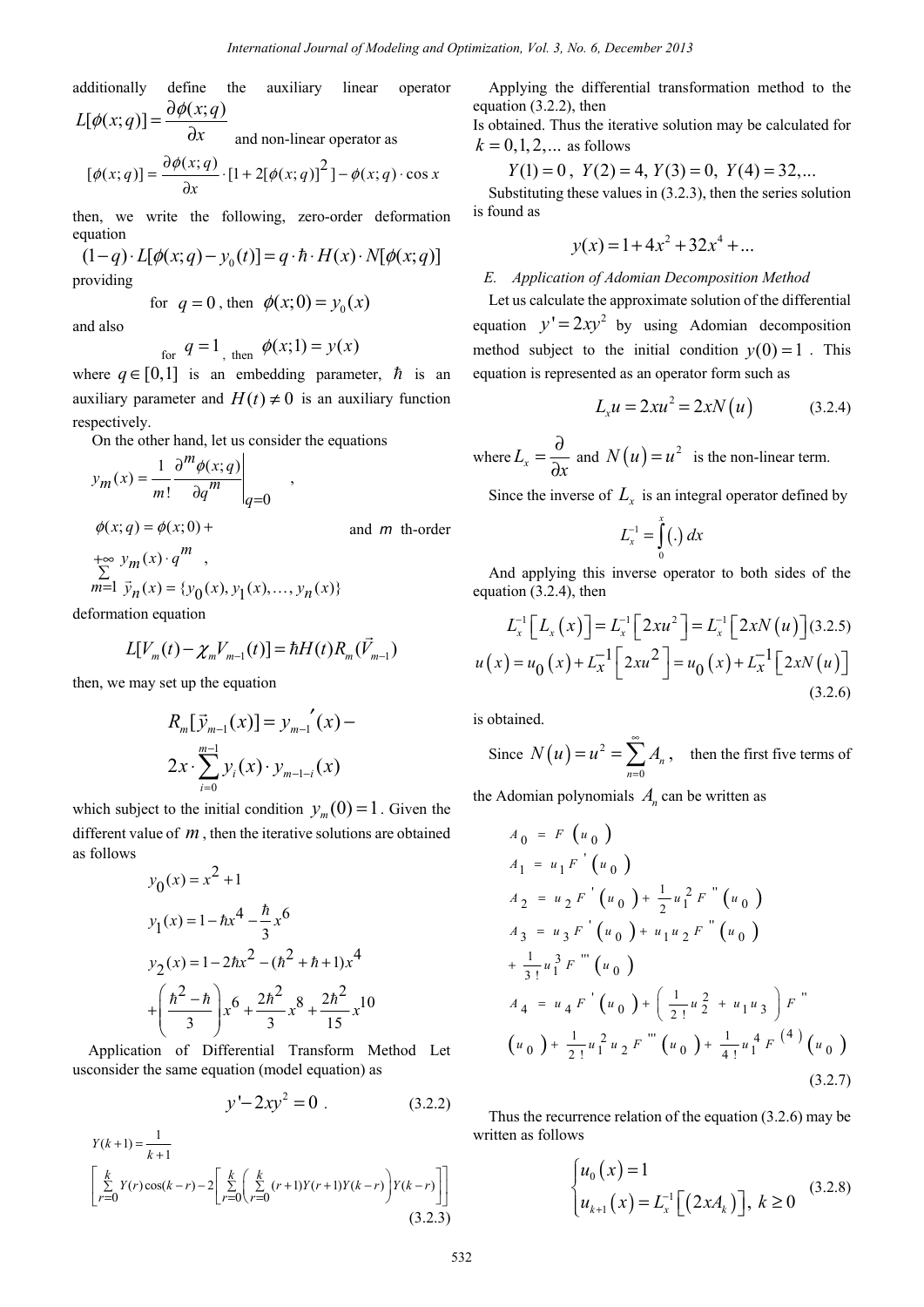Using the recurrence relation (3.2.8) then, the first five terms of the Adomian decomposition are found as

$$
u_0 = 1
$$
  
\n
$$
u_1 = \int_0^x \left[ (2xA_0) \right] dx = \int_0^x \left[ \left( 2xu_0^2 \right) \right] dx = x^2
$$
  
\n
$$
u_2 = \int_0^x \left[ (2xA_1) \right] dx = \int_0^x \left[ \left( 2x (2u_0u_1) \right) \right] dx = x^4
$$
  
\n
$$
u_3 = \int_0^x \left[ (2xA_2) \right] dx = \int_0^x \left[ \left( 2x (2u_0u_2 + u_1^2) \right) \right] dx = x^6
$$
  
\n
$$
u_4 = \int_0^x \left[ (2xA_3) \right] dx = \int_0^x \left[ \left( 2x (u_2^2 + 2u_1u_2) \right) \right] dx = x^8
$$
  
\n
$$
\vdots
$$

Fig. 3.2. The graph of the exact solution is shown by red color, the Homotopy analysis solution is shown by blue color, the DTM solution is shown by green color and the Adomian solution is shown by pink color



The graph of ADM solution

Therefore the solution using ADM is  $(x,t) = \sum u_n(x,t) = u_0 + u_1 + u_2 + u_3 + u_4$  $\boldsymbol{0}$  $(t) = \sum u_n(x)$ *n*  $u(x,t) = \sum_{n=0}^{\infty} u_n(x,t) = u_0 + u_1 + u_2 + u_3 + u_4$  $=\sum_{n=0} u_n(x,t) = u_0 + u_1 + u_2 + u_3 + u_4 + \cdots$  $= 1 + x^2 + x^4 + x^6 + x^8 + \cdots$ 

On the other hand, the analytical solution of the given equation is calculated as

$$
y=(1-x^2)^{-1}
$$

Here, again the analytic solution of given equation is exactly the same of approximate solution by coencident. Now let us compare, the approximate solution of non-linear differential equation by using Homotopy analysis method (HAM), Differential transform method (DTM) and Adomian decomposition method (ADM) with exact solution for  $x = 0.1$  and are depicts the figures in two and three dimensional graphics.

Three-dimensional graphics of solutions are shown as follows

#### IV. CONCLUSION

Unlike all previous analytic techniques, the Homotopy analysis method provides us with great freedom to express solutions of a given non-linear problem by means of different base functions. Therefore we can approximate a non-linear problem more efficiently by choosing a proper set of base functions. This is because the convergence region and rate of series are chiefly determined by the base functions used to express the solution.

Therefore, most of the time this method gives the best approximation compare to the exact solution as well as the other approximation methods concern. We need again only focus on choosing proper initial approximations, auxiliary linear operators, auxiliary functions and proper values of  $\hbar$ to ensure that solution series convergence.

#### **REFERENCES**

- [1] S. J. Liao, "Comparison between the homotopy analysis method and homotopy perturbation method," *Appl. Math. Comput*, vol. 169, 2005.
- [2] S. J. Liao, "An explicit, totally analytic approximation of Blasius' viscous flow problems," *Int. J. Non-Linear Mech*, vol. 34, pp. 759–778, 1999.
- [3] S. J. Liao, "The proposed homotopy analysis technique for the solution of non-linear problems," Ph. D. Thesis, Shanghai Jiao Tong University, 1992.
- [4] S. J. Liao, *Beyond Perturbation: Introduction to the homotopy analysis method*, Chapman and Hall/CRC Press, Boca Raton, 2003.
- [5] S. J. Liao, "On the homotopy analysis method for non-linear problems," *Appl. Math. Comput*, vol. 47, pp. 499–513, 2004.
- [6] H. Bayramoğlu, "The solution with decomposition method of wave equations," Master's Thesis, Celal Bayar University, Manisa/TURKEY, 2001.
- [7] N. Bildik, A. Konuralp, F. O. Bek, and S. Küçükarslan, "Solution of different type of the partial differential equation by differential transform method and Adomians decomposition method," *Appl. Math. Comput*, vol. 172, pp. 551-567, 2006.
- [8] N. Bildik and A. Konuralp, "Two-dimensional differential transform method, Adomian's decomposition method, and variational iteration method for partial differential equations," *International Journal of Computer Mathematics*, vol. 83, vol. 12, pp. 973-987, 2006.
- G. Adomian, "Convergent series solution of non-linear equations," *Journal of Computational and Applied Mathematics*, vol. 11, pp. 225-230, 1984.
- [10] G. Adomian, "On the convergence region for decomposition solutions," *Journal of Computational and Applied Mathematics*, vol. 11, pp. 379-380, 1984.
- [11] G. Adomian, "A review of the decomposition method in applied mathematics," *Journal of Computational and Applied Mathematics*, vol. 135, pp. 501-544, 1988.
- [12] A. M. Lyapunov, "General problem on stability of motion (English translation)," Taylor and Francis, London, 1992.